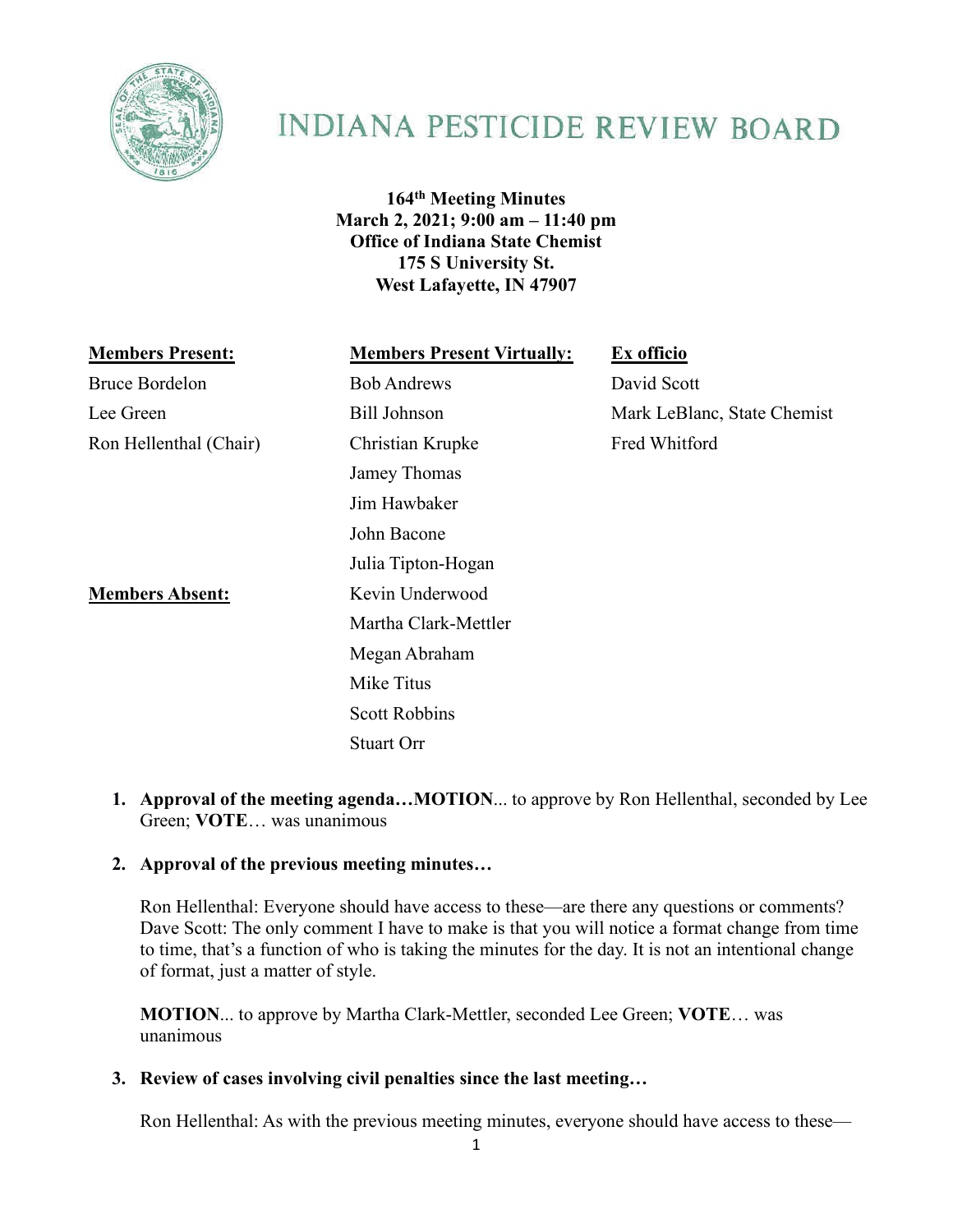are there any questions or comments? If not, no vote is required, we'll move on.

#### **4. Civil penalty legislation under consideration during 2021**

Ron Hellenthal: I believe there was a link posted, but it didn't work. However, there have been no changes since the last review, so Dave, take it from here?

Dave Scott: Yes, and it's no longer draft legislation; it's in process. What should have been available with the meeting announcement is Senate Bill number 227, we will get that fixed, make the link active.

Senate Bill 227 tracks identically to the draft that we reviewed at the last meeting. The Senate took it up first, it went through committee, had support from a variety of folks that participated the workgroup, passed senate 49-0, the next step, we hope for the House to take up Senate Bill 227 and take action in the House. I spoke to John Baugh this morning, as of right now, the bill is not yet on the House agenda to be heard, but that may change at any time. This year's legislative session is a little different than has traditionally been conducted, taking the pandemic into consideration, but we anticipate that the House will take up the bill any day. With that, I'd be happy to answer any questions

Martha Clark-Mettler: Do you know what committee is taking up the bill?

Dave: It's been assigned to the House Ag committee

Bruce Bordelon: Are there any questions coming in about this?

Dave: Questions post work group have been almost nonexistent, we've had a couple of conversations with legislative services, with those taking the draft and turning it into a bill, but those were just clarification questions. We've had little in the way –or none– of public inquiry, without a doubt , the workgroup did a fantastic job, but the support of all of the user groups or those that would be impacted by the changes in the regulations has been very helpful. Bruce: Hopefully we'll hear about it in the near future.

Dave: Just as soon as action is taken on it, we'll get it posted to the Review Board website. Ron: Any questions or comments? Hearing none, we'll move on.

## **5. Determination of RUP dicamba products as Highly Volatile Herbicides (HVH)**

Dave Scott: By way of background, at the last meeting, there was an ask to consider a June  $20<sup>th</sup>$ cutoff date for the application Dicamba herbicides in 2021. We know Illinois is pursuing an emergency rule to implement a June 20<sup>th</sup> application cutoff date in their state, I'm not sure about other states, since there is a June  $30<sup>th</sup>$  application cutoff date built into the label now. EPA no longer allows state label or 24c label, the mechanic utilized before to implement the cutoff date, to be used to further restrict a pesticide use in a state.

So we looked into the statutes for other options, we found one that indicates that the Board has the authority to determine that any particular herbicide qualifies as a highly volatile herbicide (HVH) if it meets the definition as stated in the statute.

At the last meeting, we elected to pursue that option so that we can implement the June  $20<sup>th</sup>$ cutoff date. There was support from the board for that in the last meeting, Martha was kind enough to share with us a process used by IDEM (Indiana Department of Environmental Management) to make a non-rule determination policy. We followed that in format, and that's what you have in front of you.

We presented that draft document to a review board workgroup. The Workgroup met on January  $27<sup>th</sup>$ , participants included members of industry, representatives of the 4 major Dicamba manufacturers, user groups Indiana Farm Bureau, Indiana Agribusiness Council, weed scientists from Purdue University, several of the workgroup members also serve on this Board. If there's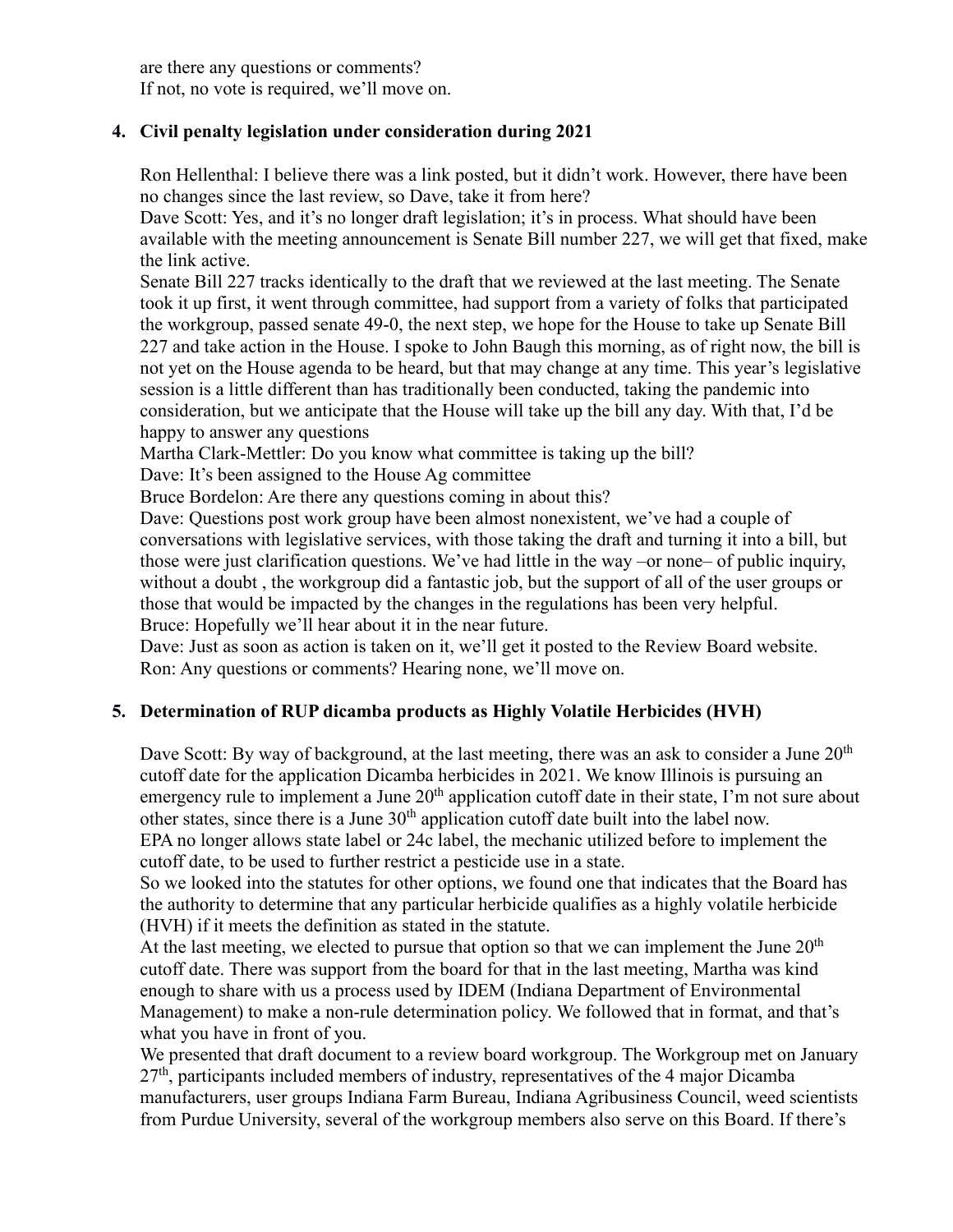anything I forget that participants from the workgroup would like to add, I certainly invite you to do that.

Meeting was held on the  $27<sup>th</sup>$ , there were a number of good questions, good input, but at the conclusion of that, they did support the concept and the identified process for implementing the highly volatile herbicide determination. Once the determination, assuming it's made by the board, then what does the law require? Then the law requires that anyone that sells or uses an HVH must do so on written permission or permit from the State Chemist Office. As we discussed, we decided not to issue individual permits to every potential Dicamba user in the state of Indiana, but to do this process by general permit. This general permit would be for both sale and distribution and a general permit for use. To qualify for the general permit for sale and distribution, the only requirement would be that the seller or distributor would be a registered restricted use pesticide dealer, and since all Dicamba products are restricted use in Indiana, and have been since 2018, those folks that are handling and distributing these products are already in compliance with that. A requirement for the permit, the second part of the permit would be that you keep records of those restricted use distributions of those restricted use pesticides—that's already a regulatory requirement, so there would be no additional requirements to the seller of the product, other than to comply with what the law already requires.

There was a good question and we tried to clarify it in this document, about the allowable period for sale of restricted and there is no restriction on the sale or distribution date of the product, just a restriction on the use date of the product. Again, it can be sold any time of the year, there are just some restrictions on when it can be used.

That would be the first part of the permit, for sale and distribution, the second part would be the use, the general use permit and the requirements for qualifications for that permit would be that you would have to be a certified and licensed applicator to use it, either category 1 which is the commercial agricultural category or certified as a private applicator or a licensed farmer. That's already a requirement, so again, nothing new there with respect to qualifying. Second part of it, you'd have to keep application records, which is already a requirement in state rule, and again, you would not need to apply to the state chemist by special permit. The third condition of the permit would be that the application must take place before, up to, and including June  $20<sup>th</sup>$ , and there would be a no application period June  $21^{st}$  to August  $31^{st}$ , during that period you would not be able to apply it, but then if you wanted to use again after most of the risk has already past, after August  $31<sup>st</sup>$  for a fall burn down or something like that, you would be able to do that. Again, we had some questions about, what about the turf people, with this affect them, and it wouldn't, because all of the restricted use Dicamba products have over 6.5% active ingredient, all the turf and right of way products that have been restricted since 2018 have less than 6.5%, so we would assume that none of those user groups would be impacted by this determination and the resulting written permissions requirement.

Ron Hellenthal: If I remember correctly, by eliminating this period, that would removes about 50% of Dicamba drift concerns, is that correct?

Dave: Yes, our prediction based on previous data and based on last year, when we did have a June  $20<sup>th</sup>$  cutoff, we anticipate the number of Dicamba related off-target movement complaints should be cut roughly in half. And again, anything can be impacted one way or the other, by weather, things such as that, early summer, late summer, early spring, late spring, all those things are going to factor into it somehow. But we're looking at trend data over a five-year period and we still come out, pretty consistently, almost every year, with June  $20<sup>th</sup>$  as a cutoff date, about half of the complaints, perhaps, would have been eliminated. That date is a compromise date. Ron: Are there any general questions from the board or public?

Lee Green: If we declare it Highly Volatile, and go this route, if you have a weird year, where planting is set back extremely far, is that June  $20<sup>th</sup>$  date set in stone?

Dave: Because this process relies on written permission from the State Chemist, and right now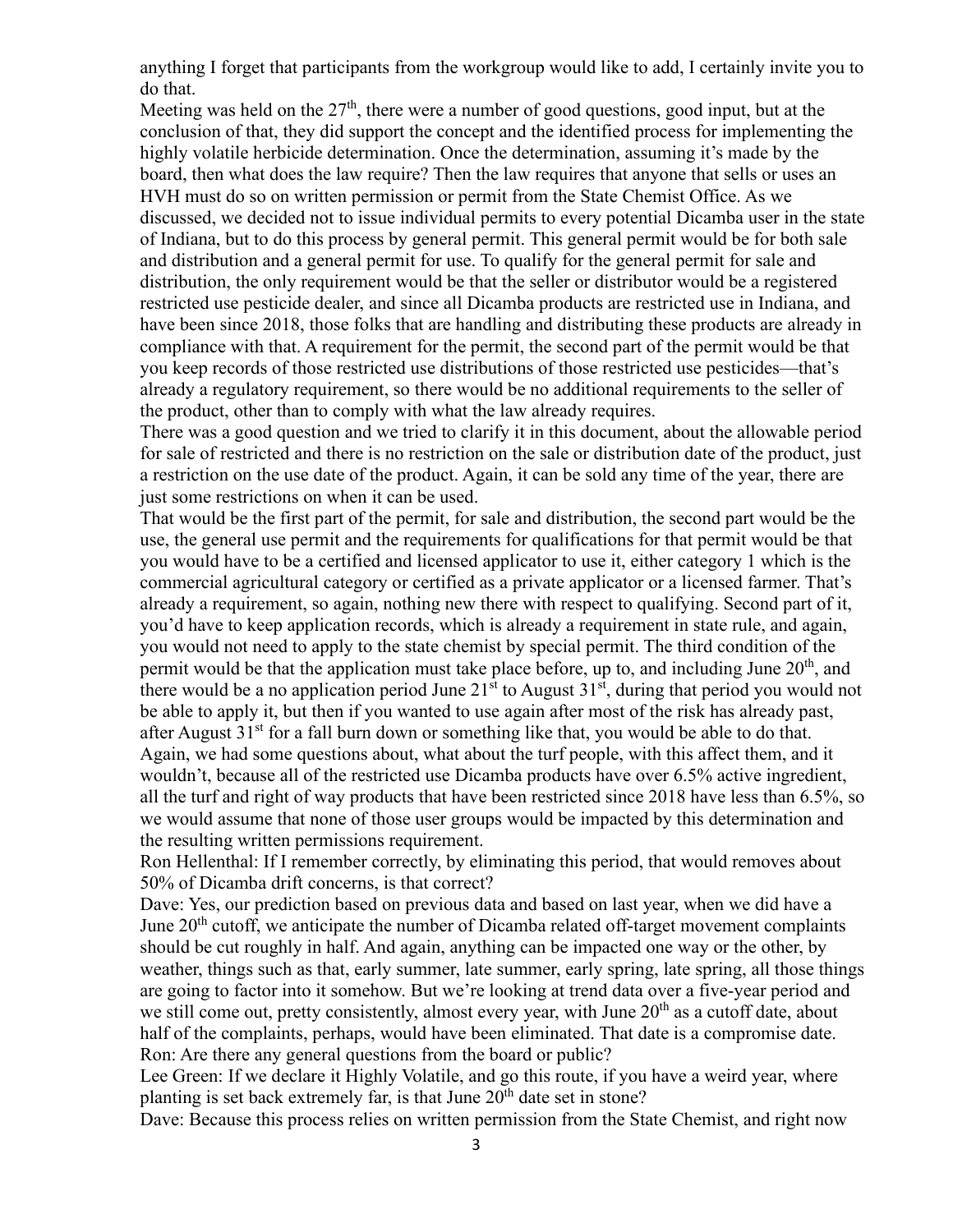the written permission is application within that window, we could change the written permission, if we're needed to. If something goes weird, if we don't get anything planted until June, and we're having discussions with the weed scientists from Purdue, and the industry, and everybody else...Now, we're still not going to be able to push back the June  $30<sup>th</sup>$  date, that's on the label, that can't be negotiated, that we cannot change. If you're asking about that 10 day period, if we say "you can save agriculture" or "you can ruin agriculture" by making an adjustment, then we're still going to be concerned about things like temperature, the growth stages of other susceptible plants, all the other stuff we should be taking into consideration to come up with this date—but if everything gets pushed back and things aren't out there and they're not vulnerable, that changes the equation.

So, yes, this gives us the ability to make those changes, but we want to limit making changes for points here and there, the need should truly be present.

Ron: Any other clarifications? … So, basically, this is what, the procedure that we need to follow. In order for this to be implemented, we need approval from the board for this non-rule determination document, which will issue a highly volatile herbicide determination. If the board so approves, then three signatures are required...the first is mine, the state chemist, Mark LeBlanc, and Dave Scott—with those three signatures, this basically goes into effect, and it would be in effect this coming field season? And my signature is dependent on approval from the board.

Dave: Ron is correct, when all three parties sign and date it, if we can get it signed today, it would go into effect March  $2<sup>nd</sup>$  our plan, our proposal after that point would be start the outreach and communication with the public, answer all those questions, a lot of them we covered today—we've already been contacted by people in the media, they'll be touching base with me again after this meeting. So we have, cooperative extension and other educators have made it known that this is what the board is pursuing, the registrants are providing the training for registered Dicamba users, they've informally been including that date in their training – so this has been out in the open, it just hasn't been formalized yet.

Megan Abraham: Item 1- 4 on that document, are those 3 things are already being done? Will it create a large workload for your staff or has that already been part of the process?

Dave: Under purpose? Those are all things that have not been done yet, those are all things that would go into effect if the board adopts this determination today. IF you're curious as to which specific products we're talking about, we have included a reference in this document, a list of products impacted by this—but at this point, it would not require us to do much else than do some outreach on it, post some question and answers, let everybody know that June  $20<sup>th</sup>$  is the cutoff date again. Because we're doing this by general permit, it would require us to write a general permit that mimics the language in this document and tells people, "if you're a certified category 1 applicator, or a certified private applicator, you are covered by this general permit, assuming you don't apply it after July  $20<sup>th</sup>$ . It wouldn't require a lot of extra work on our part, just formalizing it and doing the outreach and communication—

Megan: So the section that says "on written permission from the Indiana State Chemist," that doesn't require your office to write separate permission for each user?

Dave: The general permit allows us to write one for all users, rather than individual permit. Ron: Any other questions? If not, the next step is for us to vote to approve—we need a motion to approve this non-rule determination

Move to Approve Lee Green, Seconded by Mike Titus, vote by role call…was unanimous.

#### **6. Community-wide mosquito vector management projects directed by ISDH**

Dr. Jen Brown, State Public Health Veterinarian (See EEE PowerPoint)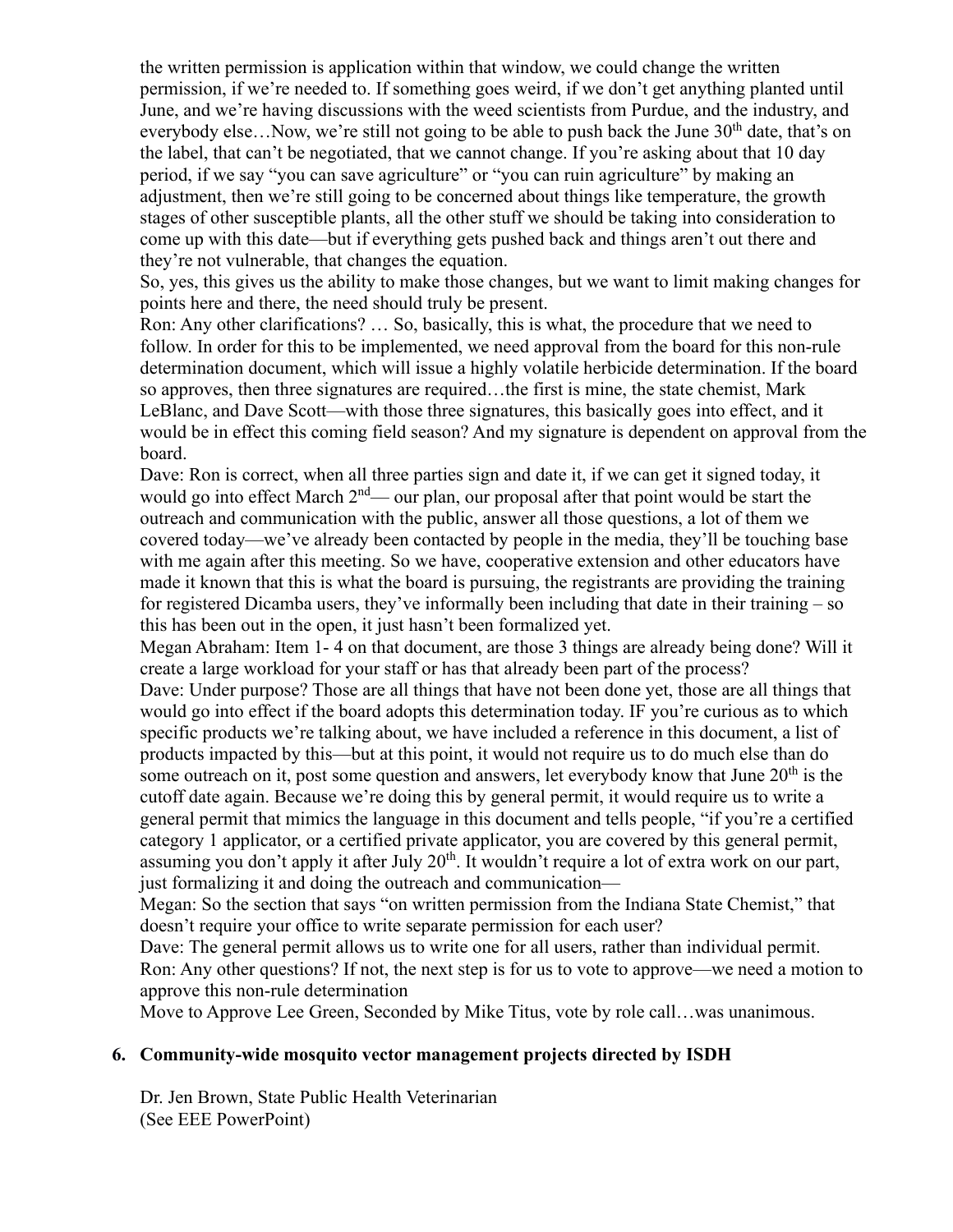Rare but serious cause of illness, most serious mosquito-borne illness native to our area

Mosquitoes acquire disease from birds, pass to horses and humans (mosquitoes do NOT acquire /relay the disease from humans and horses) This is important because vaccinating the horses will not prevent the virus from being transmitted (from mosquitos) to humans.

Most people infected with EEE won't know it, they'll have asymptomatic infections or a flu like illness, 5% will get neuroinvasive disease, causes a multitude of symptoms including death. Highest risk groups are kids younger than 15 and adults older than 50. One in three people that get neuroinvasive disease will die as a result—the other two are highly likely to have life-altering permanent conditions. Michigan 2019 cases, survivors of the neuroinvasive disease were "neurologically devastated."

There is an area of increased risk for EEE, this is due to the confluence of the preferred habitats of the species of mosquito that are vectors of this disease. (Sphagnum bogs – cattail marshes) During an outbreak, 3 different tools to control mosquitos:

- 1. Adulticiding immediate risk reduction
- 2. Larviciding future risk reduction
- 3. Source reduction future risk reduction

Adulticiding addresses immediate need, the others do not. Three available methods of adulticide:

- 1. Barrier treatment
- 2. Truck mounted ULV
- 3. Aerial ULV
	- a. The only effective/recommended for EEE
	- b. Truck mounted cannot easily access area
	- c. Aerial is only way to effectively cover such large space, 3 6 counties

Two different products were considered, Dibrom, Merus 3.0, compared active ingredient, class, effectiveness, etc.

May not need to spray in 2021—it's not something we want to do unless it's absolutely necessary.

Looking to determine best modes of outreach to communicate with organic farms and apiarists.

Fred Whitford: Lee Green asked me to look through their program, give them any ideas, see if I had any input in terms of their action and their work.

The question is should EEE be dealt with? There are a few people that would say "no, it's just a few people, or a few horses, we shouldn't do it." But I think most people would agree that something should be done. In any large-scale program, you'll have some disagreement, but that's where you reach out to see if education can change it, or exactly what the problem is. The Indiana Department of Health is obligated to deal with these issues-- human health is their priority, as is COVID right now. The problem is that it's a wide-scale application, so we're going to have to use planes, we don't have enough people to do ground applications. To some people, the use of planes is disagreeable, but again, I have no choice, I have to take action. The pilot, who they selected, Agri-fly, is a company I've worked with for 30 years, they're family owned, I can vouch for them, they are a very important component of the aerial application community. So as I was doing all of my homework, it looks like those applications were made over a 2 day period, is that correct?

Jen Brown: In 2020, we were hoping to do the application in one night. In 2019, the applicator had issues with the nozzles getting clogged, which I understand is an expected nuisance when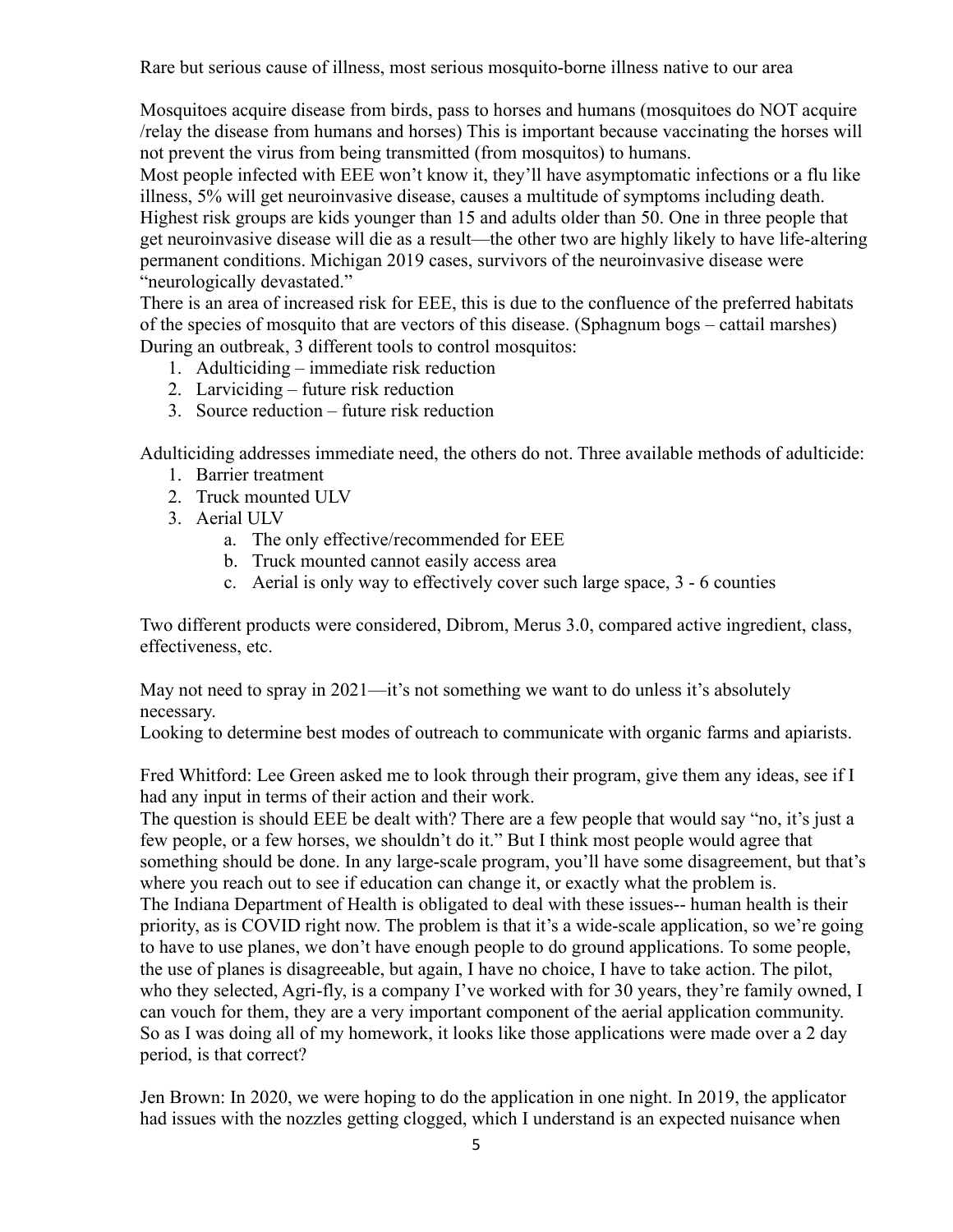working with this product—when they returned home, looked at their data, they weren't happy with the application rates they'd gotten in one area, so the next night that one area received a repeat application. Without that technical difficulty, the treatment would have been accomplished in one night.

Fred: To me, looking at the data that way, making the decision to reapply, to me that says we've got a top-notch applicator there. So, I looked at the two choices of product for treatment and reviewed their labels, Dibrom and Merus. In ways they're very similar and ways they're very dissimilar. When we see the efficacy rates between them, up to 95% and up to 86%, that's "up to," and that's concerning to me, that's the top end of their efficacy. So I looked up the efficacy data for both across the country. The efficacy for the product you chose (Dibrom) was 75-95% and the efficacy for Merus 60-85%, based on some of the published research. When it comes to human health, then the product you chose has the much higher efficacy, which is obviously the goal. We are, relatively speaking, putting on, a tablespoon of product to an area the size of a football field, to understand the quantities going out. It is not very much. Other advantages to the Dibrom concentrate is that I haven't seen and resistances to that product built up yet, again, I'm not an expert in that, I'd let Lee, but I couldn't find any cases of resistance to it, as compared to the pyrethroid resistance. What that means, if they're resistant, we don't kill them. What I appreciated with the products, was the low use rates, both of them.

The one thing that stuck out about both products, and both products on their labels say "this product is highly toxic to bees." They both have it, if I look at the comparison of both products, their safety to people, the environment, their efficacy, their characteristics, Dibrom is the one to go to, if I'm concerned with human health and making sure we get these mosquitos knocked down.

Now, some of these things, and I'll defer to you and Lee, some things don't kill, just knock down, they knock the population down but they come right back—long and short, I think this product is the right choice of product given these two options.

Then there is the question of toxicity to bees—both suggest treating at night, when most pollinators are not out. The good news is that these materials break down relatively quickly, idea is to kill the mosquitos on contact.

I like the program, and I looked at the complaints lodged. One of the complaints was that the people in those counties were not given enough notice, I would have agreed that a two day notice was not enough, until we had a discussion as I was collecting the information—that we could give people a two-week notice, but there's a chance that in that timeframe, people are going to contract this horrible, life-altering disease. Now your policy is 48 hrs advance notice—that's the max, that they're not going to go any longer than that because they don't want to put people at risk, is that right?

Jen: I would say it's correct to say that the minimum amount of notice we would give would be 48 hrs. In other words, we would not engage in aerial adulticiding without having made a public announcement at least 48hrs prior. If we could do more than that we would, but the moment we have enough evidence that a treatment is warranted, we are scrambling to do it as quickly as possible to protect human lives.

Fred: And that was some of the complaints that I'd heard from people up in those counties. From the work, as far as I can tell from OISC website—most board members know that every case that has a finding is put online for public access. I went to that and it looks like there were 2 complaints from beekeepers, one I'll dismiss because it was way after the fact of the treatment, they'd been having problems for a number of years, was more inquiring if the spray treatment could have been a factor.

The second was a more legitimate concern, this gentleman had  $100+$  hives impacted, he had hives scattered across many counties, some samples were positive for dibrom, some were not,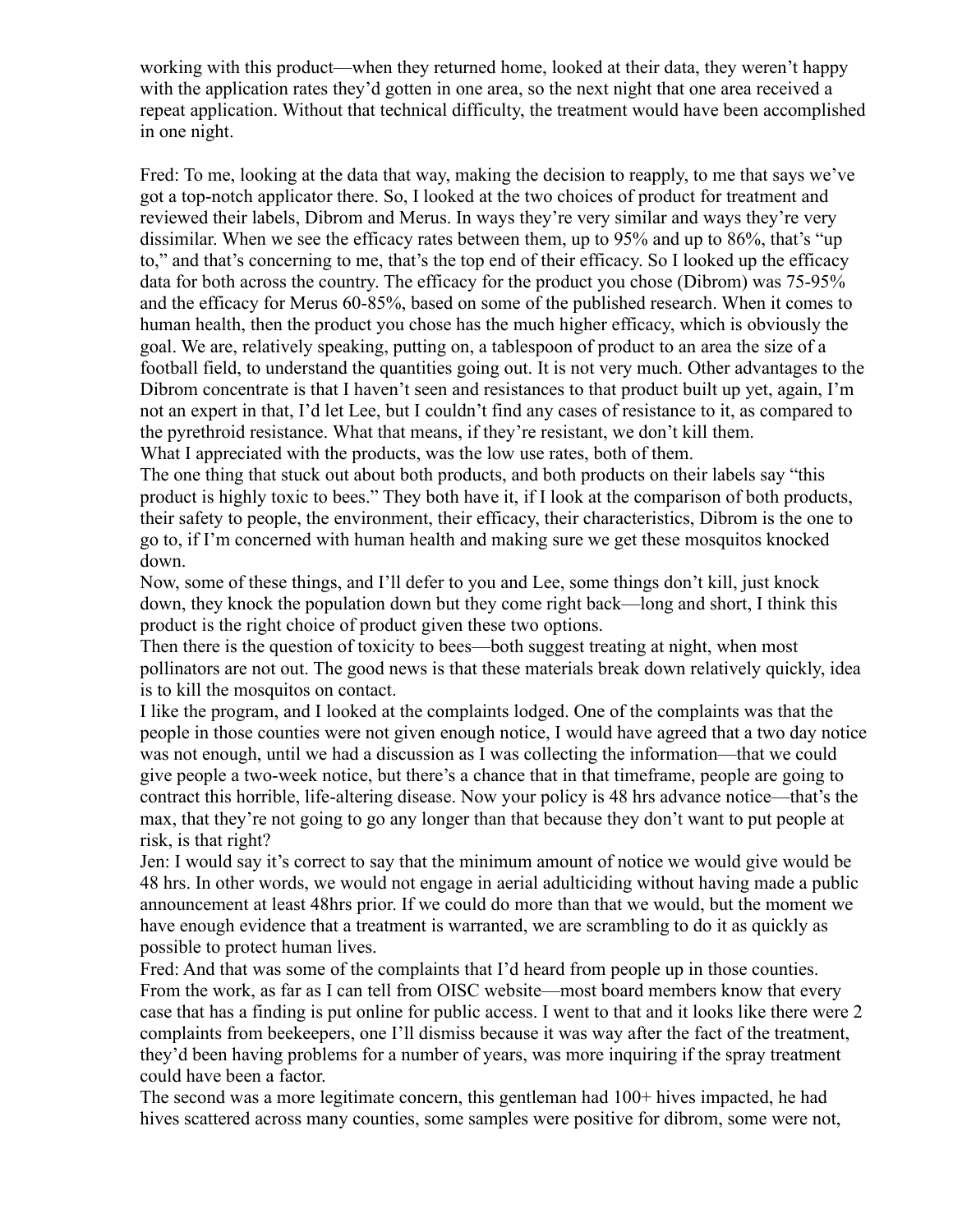there is the possibility that some of this man's bees were killed by the treatment. But OISC found no violations in making the applications—but the question remains, did the chemistries reduce this man's hives, that would be up for discussion by people more qualified than I.

I will add that, even if it were found to have killed the bees, the Indiana State Department of Health has no funding available to pay for the losses of his hives.

Overall, no choice but to take action, product choice seems to have been the best one based on evidence, and accomplished the goal of minimizing EEE in Indiana

My only suggestion would be an information fact sheet for the website- to make your actions as transparent as possible. I can disagree with what you did, but at least I can see what you did and why you did it.

Then it's a question of what can we do to speed up the communication so the keepers can take all necessary action.

Jeff Burbrink: Elkhart County extension office, I got a call from Lee something like three weeks in advance. I called that beekeeper, he's got 1,100 hives, lost about 100—he can't pin them up for three weeks. I did contact him, his response was that he just couldn't get to them all in that timeline.

Megan: Agri-fly for gypsy moth applications—I know that the pesticide applicators have controls to help adjust where the spray is applied. Sprayed on just Bogs? Or just residential? Are you able to cut out the areas that the beekeepers might be in?

Jen: Shut off over certified organic farms, to allow them to retain their organic certification shutting it off over bee properties, the challenge may be that the hive locations are not as concentrated, shutting off over the very small location may not be effective.

Jeff Burbrink: I've discussed that—yeah, they can't shut it off over singular hives.

Megan: What about where there are 20 or so hives? Jen: If he also registers as an organic farm, then, yes, we can.

Don: Why are there no other options other than aerial—first of all, most aquatic applications don't do well in high organic loaded waters, they break down too quickly. The bird-mosquitoes breathe through cattails and are very hard to control—the only way to address them is adulticide.

Fred: Are the Amish getting their horses vaccinated?

Jeff Burbrink: They do not hesitate to get their horses vaccinated at all. I think they were under the impression that the EEE vaccination is like measles or mumps, but it's an annual vaccination, and I think they had shift to how they think about the process, but they're on board for vaccination.

Jeff: Huge (LaGrange left out of the loop) miscommunication in 2020.

Christian Krupke: Purdue entomology, what beekeepers can do—they don't usually have anywhere to move their hives to—hardware cloth in the entry, we've done all we can do letting people know exactly how to address their hives.

Every bee that dies will be attributed to this—not necessarily the case, but the upfront communication can help prevent that anger.

Brock Harper is our new bee specialist, I'm happy to work with him to set up some guidelines, recommendations, to distribute to beekeepers.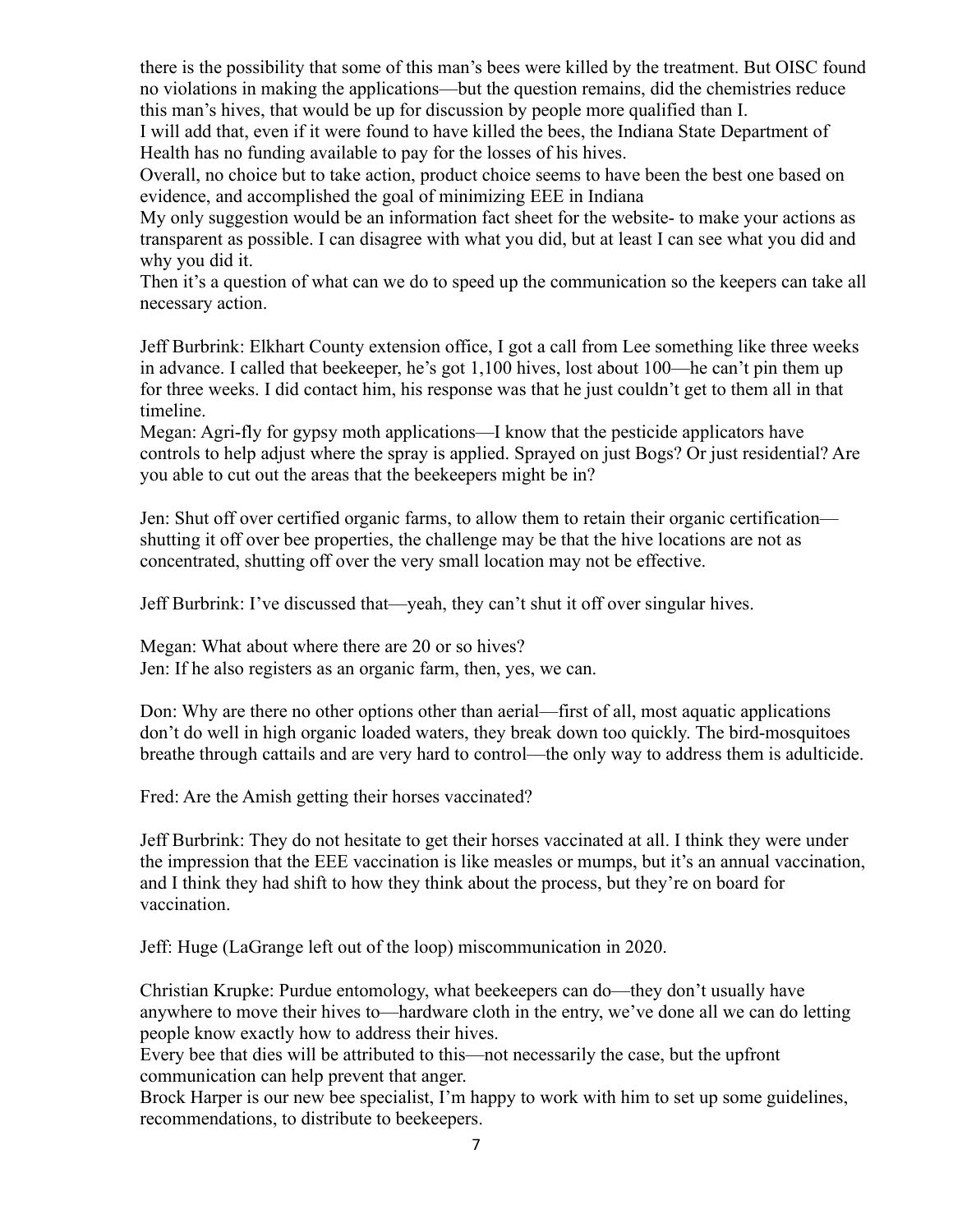Jen: Absolutely, I'd love to get that sort of information (an FAQ sheet) out well in advance of even the possibility of spraying. And I'd love to establish the best method of communication with beekeepers.

Fred: We can coordinate, get a publication out there, get it posted.

Fred Whitford, Christian Krupke, Brock Harper, and Jeff Burbrink to collaborate and publish.

Ron: Anything else on this topic? If not, we have just one more item on the agenda. It's a relatively short one: Planning for pesticide rule revision overhaul process

#### **7. Planning for pesticide rule revision overhaul process.**

Dave Scott: For this one, we're just looking for a little bit of guidance from the board, with respect to ideas on process as we advised the board and introduced to the board last February, we've been working on drafting some updates to a whole variety of pesticide rules that the Board and the State Chemist's Office are responsible for. In some of the rules we're looking into relatively minor improvements and tweaks, and in a couple of the rules, we're looking at a couple of items, with respect to regulatory changes that might be considered a lot more significant.

Some examples, we're looking at our containment rules, storage and containment rules, that right now apply only to bulk and we've been asked over the years, "are there containment rules for small package items? So we're looking at the possibility of adding that to our storage and containment rule.

We're also looking at tweaking things with respect to allowed storages of mini-bulks out of containment, because they're intended to be delivery or point of application containers as opposed to more permanent storage containers.

As was introduced a couple of meetings ago, we're also looking at modifying certification and training rules to incorporate and address changes that the EPA made—I'd consider that as a more significant change. Some of the concepts we've introduced are, for example, maybe distinguishing between users of a restricted use pesticide versus the users of general use pesticides only.

We're looking for how do we proceed with that? Is the better approach just putting all the State Chemist ideas down on paper and floating it to the board at a board meeting, or would some of those activities be better served by a workgroup or several workgroups, as some of these rules are very industry specific and don't impact a lot of folks, would it be better to work on some of those things to build some kind of consensus, before we come to the board. I'm just throwing it out there to the board, I'd be happy to proceed either way, just looking for a little feedback from the board.

Ron Hellenthal: Is it possible to at least provide us a synopsis of which rules would need to be changed and a general description of the changes that are required? I think, if we had that list, we could then decide which of the issues need more thorough consideration and then set up workgroups appropriate to do so. It's hard to know in advance which things will need that kind of consideration without knowing what they are.

Dave: We can certainly do that.

Ron: Is that something you can present, initially, at the next meeting?

Dave: Absolutely.

Ron: Does that sound reasonable to other board members?

Bruce Bordelon: That does to me. Dave should certainly have a better idea of which concerns will need more discussion from outside groups—I'd be okay if you want to reach out to those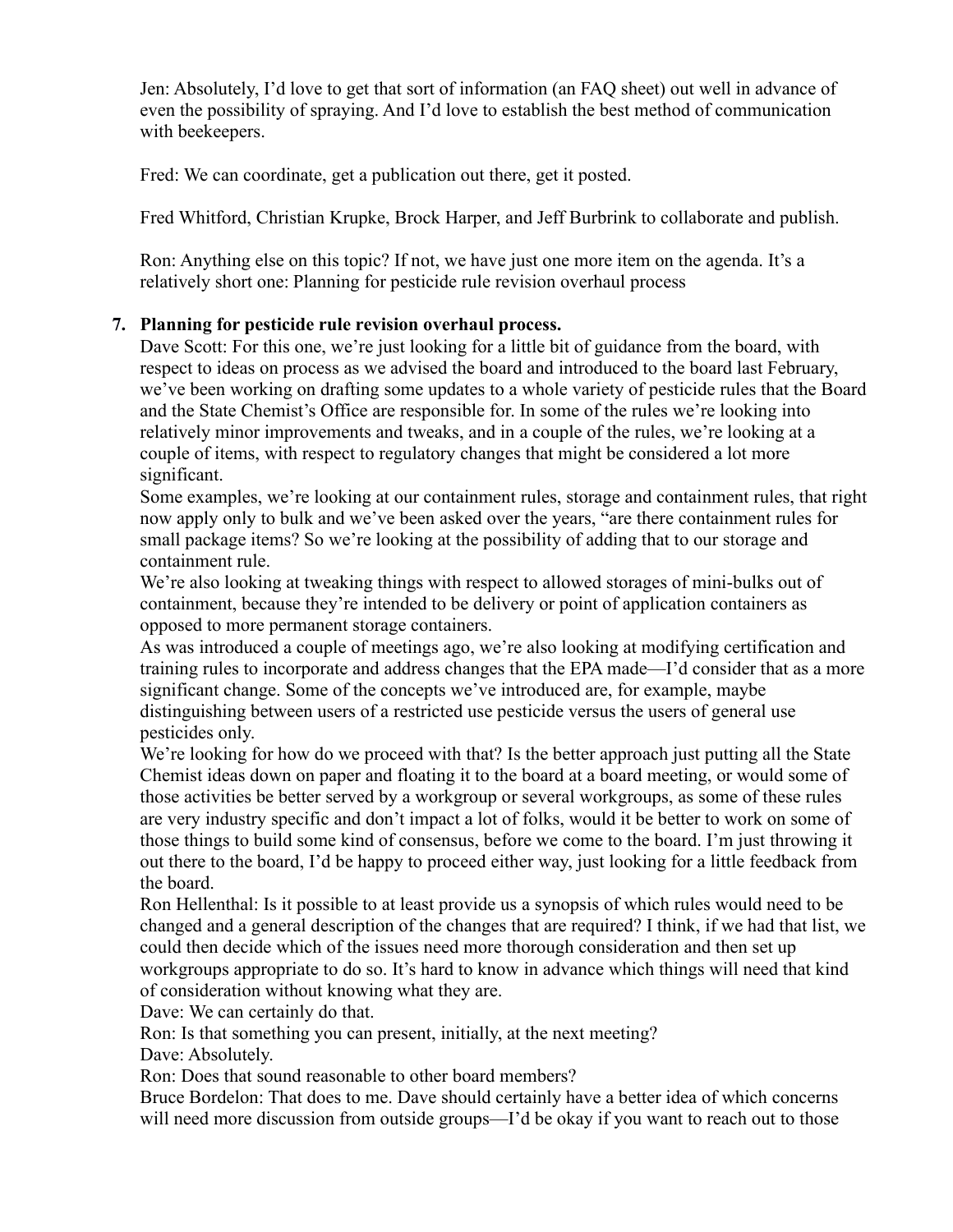groups, Dave, before the next meeting, to set up tentative workgroup participants, those kinds of things that make the most sense, to me, that makes the most sense. To have by the next meeting, a list of "these will be easy to check off and these will need more consideration."

Ron: No matter how minor the change, each item will have to go out for public comment and economic review, correct?

Dave: That's correct, any change will require the full rule-making process, whether it's a big change or a little change. Some of them may be no brainers, some may need discussion.

Bruce: Would this be submitting all of these changes at once?

Dave: We could do it either way—we could submit them all together or do some little ones at a time.

Bruce: We still know the rule-changing process?

Dave: The steps have not changed appreciatively. It's still going to take a year to get done. Bruce: The sooner we get started, the better.

Dave: And we can have something together by the next board meeting so you all know the scope of the project, we can also have some conversations with some specific industries—give you an example, the lawn posting and notification rule, that's going to impact the public, because they're a consumer, and that's going to impact the commercial lawn application industry and almost no one else; that's a relatively small group. We'll want to know what they think about it, that kind of thing.

Same thing with bulk containment, there's not a lot of people impacted by that.

The certification and training issue will impact everyone.

Megan Abraham: The more input you get on the front end, the more agreement, the less you'll see static on the back end, getting it approved.

Dave: Agreed.

Ron Hellenthal: Next Meeting—three months would be June, early June.

Fred: Week of June 1st

Dave: Tentatively set for June 3<sup>rd</sup>, I'll get an announcement out as soon as possible.

Motion to adjourn by Bruce Bordelon, seconded by Lee Green.